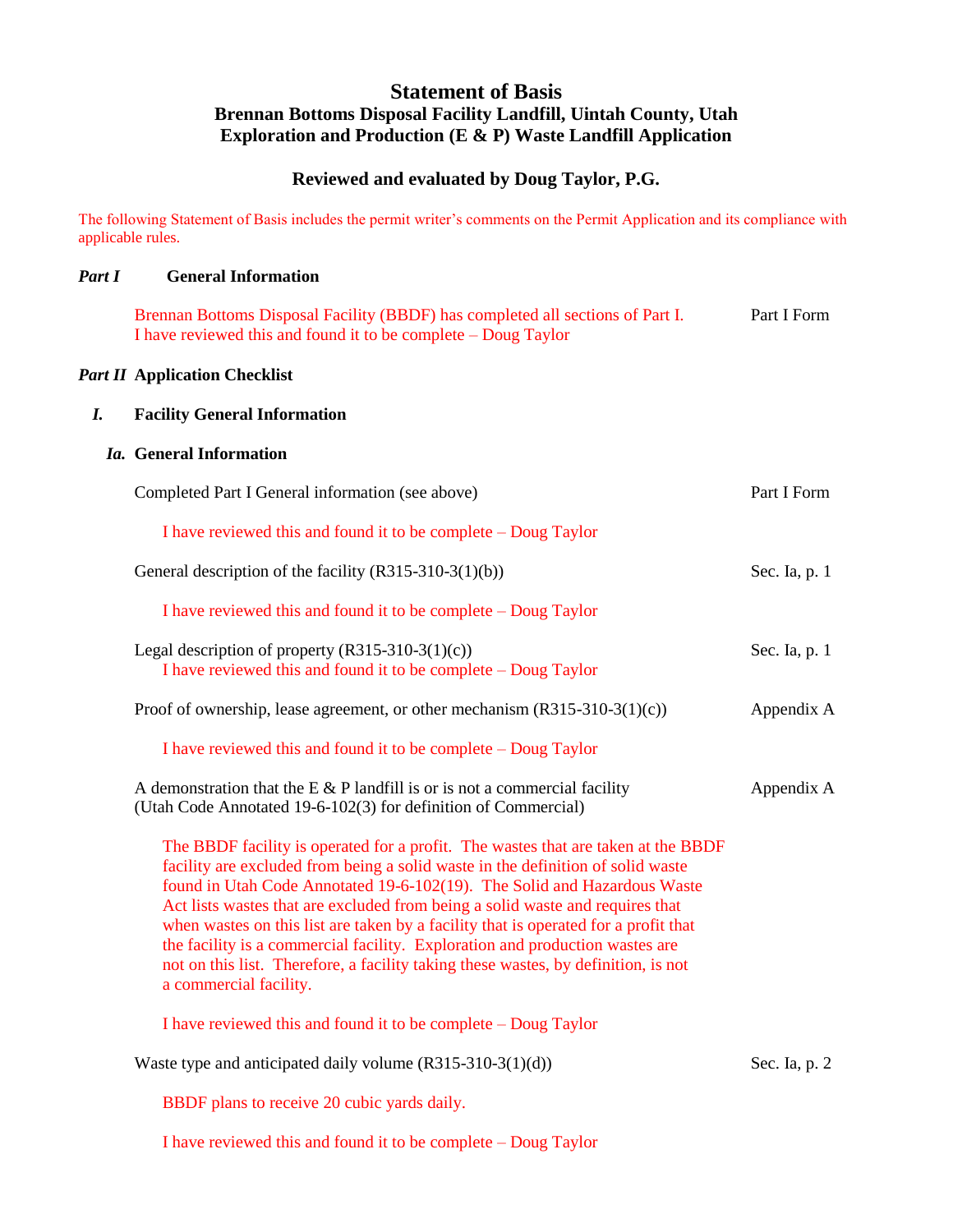| Intended schedule of construction $(R315-302-2(2)(a))$                                                                                                                                  | Sec If, $p.6$     |
|-----------------------------------------------------------------------------------------------------------------------------------------------------------------------------------------|-------------------|
| BBDF landfill (Pond 4) is completed except for dewatering which<br>will take place before waste is placed in it.                                                                        |                   |
| I have reviewed this and found it to be complete – Doug Taylor                                                                                                                          |                   |
| Ib. General Information - New or Laterally Expanding E & P Landfills                                                                                                                    |                   |
| Documentation that the facility has meet the historical survey requirement<br>of R315-302-1(2)(f) (R315-304-4(1)(a) or R315-304-4(2)(a)(iv))                                            | Sec. Ib, p. 2     |
| The historical survey provided to DOGM when the disposal ponds<br>were permitted and constructed. BBDF was asked to provide that to the<br>DSHW in a letter dated December 29, 2014.    |                   |
| I have reviewed this and found it to be complete – Doug Taylor                                                                                                                          |                   |
| Name and address of all property owners within 1000 feet of the<br>facility boundary $(R315-310-3(2)(i))$                                                                               | Sec. Ib, $p. 2$   |
| I have reviewed this and found it to be complete – Doug Taylor                                                                                                                          |                   |
| Documentation that a notice of intent to apply for a permit has been sent<br>to all property owners listed above $(R315-310-3(2)(ii))$                                                  | Appendix B        |
| I have reviewed this and found it to be complete – Doug Taylor                                                                                                                          |                   |
| Name of the local government with jurisdiction over the facility site<br>$(R315-310-3(2)(iii))$                                                                                         | Sec. Ib, p. 2     |
| I have reviewed this and found it to be complete – Doug Taylor                                                                                                                          |                   |
| Ic. Location Standards for New E&P Landfills                                                                                                                                            |                   |
| Geology                                                                                                                                                                                 | Sec. Ib, p. 2 & 3 |
| Geologic maps showing significant geologic features, faults,<br>and unstable areas                                                                                                      | Sec. Ib, p. 2 & 3 |
| The facility lies in an undisturbed area in the east central portion of the<br>Uintah Basin where there are no significant geologic features,<br>such as faults, etc., in the vicinity. |                   |
| I have reviewed this and found it to be complete – Doug Taylor                                                                                                                          |                   |
| Maps showing site soils                                                                                                                                                                 | Figure 1, p. $3$  |
| I have reviewed this and found it to be complete – Doug Taylor                                                                                                                          |                   |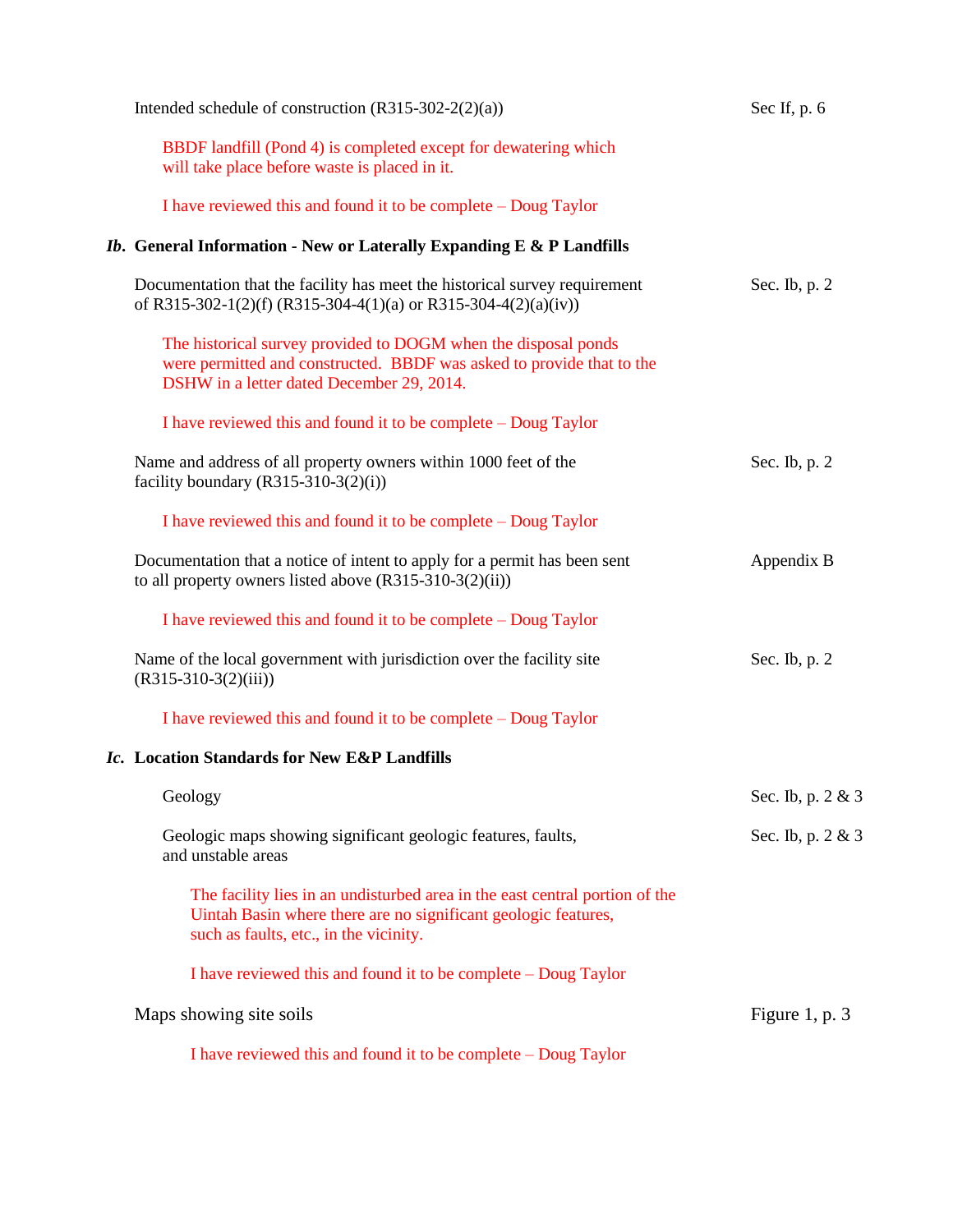| Surface water                                                                                                                                                                                                                                                                                                                                                                                                                                            | Sec. Ic, p. 4                                                   |
|----------------------------------------------------------------------------------------------------------------------------------------------------------------------------------------------------------------------------------------------------------------------------------------------------------------------------------------------------------------------------------------------------------------------------------------------------------|-----------------------------------------------------------------|
| Magnitude of 24 hour 25 year and 100 year storm events                                                                                                                                                                                                                                                                                                                                                                                                   | Sec. Ic, p. 4                                                   |
| I have reviewed this and found it to be complete – Doug Taylor                                                                                                                                                                                                                                                                                                                                                                                           |                                                                 |
| Average annual rainfall                                                                                                                                                                                                                                                                                                                                                                                                                                  | Sec. Ic, p. 4                                                   |
| I have reviewed this and found it to be complete – Doug Taylor                                                                                                                                                                                                                                                                                                                                                                                           |                                                                 |
| Maximum elevation of flood waters proximate to the facility                                                                                                                                                                                                                                                                                                                                                                                              | Sec. Ic, p. 4<br>Exhibit 1                                      |
| I have reviewed this and found it to be complete – Doug Taylor                                                                                                                                                                                                                                                                                                                                                                                           |                                                                 |
| Maximum elevation of flood water from 100 year flood for<br>waters proximate to the facility                                                                                                                                                                                                                                                                                                                                                             | Sec. Ic, p. 4<br>Exhibit 1                                      |
| I have reviewed this and found it to be complete – Doug Taylor                                                                                                                                                                                                                                                                                                                                                                                           |                                                                 |
| Floodplains as specified in R315-302-1(2)(c)(ii)                                                                                                                                                                                                                                                                                                                                                                                                         | Sec. Ic, p. 4<br>Exhibit 1                                      |
| I have reviewed this and found it to be complete – Doug Taylor                                                                                                                                                                                                                                                                                                                                                                                           |                                                                 |
| Wetlands as specified in R35-302-1(2)(d)                                                                                                                                                                                                                                                                                                                                                                                                                 | Sec. Ic, p. 4                                                   |
| I have reviewed this and found it to be complete – Doug Taylor                                                                                                                                                                                                                                                                                                                                                                                           |                                                                 |
| The landfill is located so that the lowest level of waste is at least<br>ten feet above the historical high level of ground water or the lowest<br>liner is at least five above the historical high level of ground water                                                                                                                                                                                                                                | Bore hole data,<br>Appendix C;<br>Drawing sheets,<br>Appendix D |
| This item was not readily apparent in the application, so BBDF<br>was asked to provide this information to the DSHW in its letter<br>of December 29, 2014. The Well File for Newfield Oil Company<br>Well Federal 14-19-6-21 was researched for water depth. This well<br>is located approximately 1500' due east of the landfill cell. This<br>producing oil well encountered fresh water at 130', well below<br>the bottom floor of the landfill cell. |                                                                 |
| I have reviewed this and found it to be complete – Doug Taylor                                                                                                                                                                                                                                                                                                                                                                                           |                                                                 |
| Land use compatibility                                                                                                                                                                                                                                                                                                                                                                                                                                   |                                                                 |
| Maps showing the existing land use, topography, residences,<br>parks, monuments, recreation areas or wilderness areas<br>within 1000 feet of the site boundary                                                                                                                                                                                                                                                                                           | Exhibits 2 and 3                                                |
| I have reviewed this and found it to be complete – Doug Taylor                                                                                                                                                                                                                                                                                                                                                                                           |                                                                 |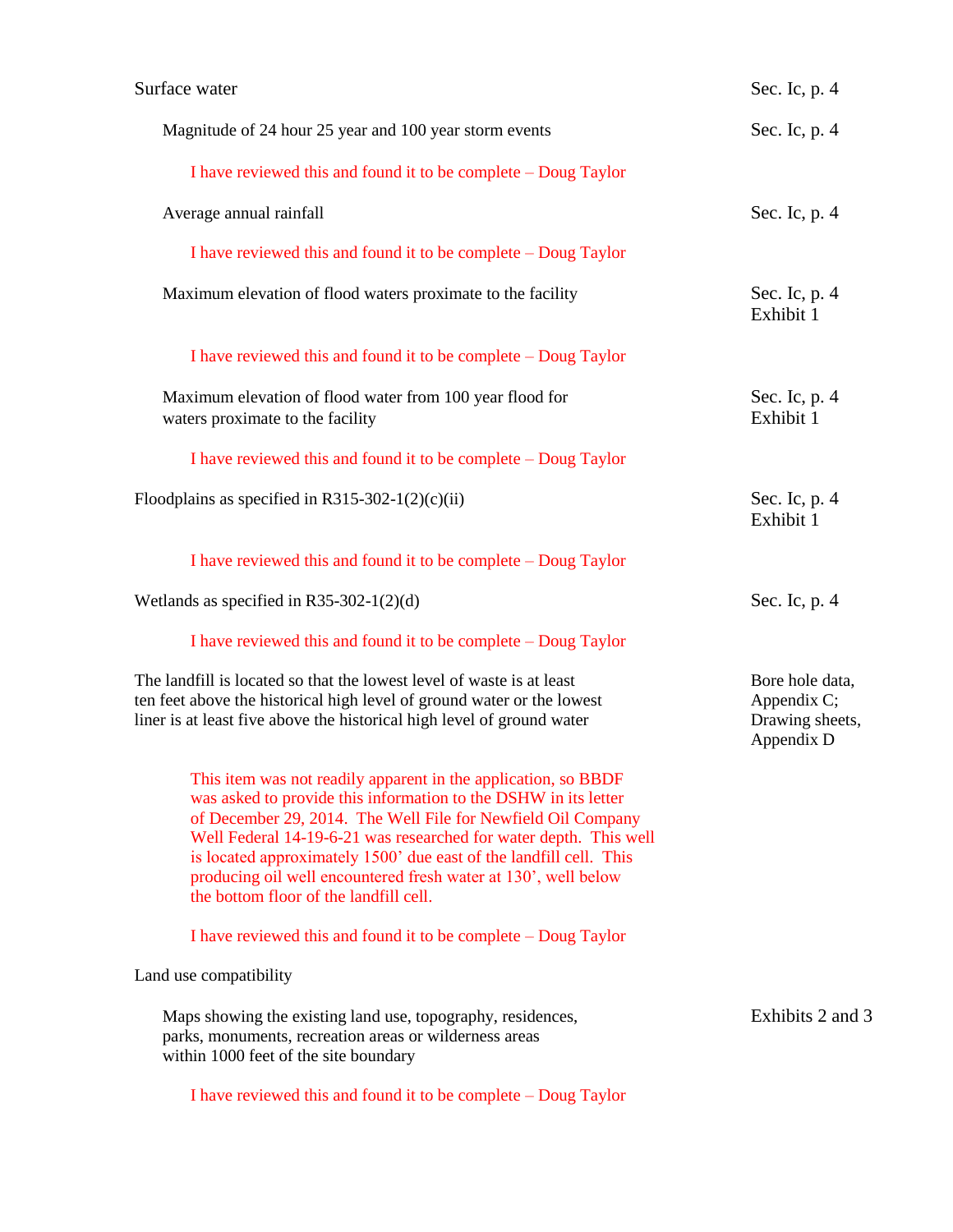|     | Certifications that no ecologically or scientifically significant areas<br>or endangered species are present in site area                                                                                               | Sec. Ic, p. 4                               |
|-----|-------------------------------------------------------------------------------------------------------------------------------------------------------------------------------------------------------------------------|---------------------------------------------|
|     | BBDF provided this information to DOGM in their disposal<br>Ponds application and was asked to provide this information<br>to the DSHW in its letter of December 29, 2014.                                              |                                             |
|     | This certification was provided in the February 13, 2015<br>submittal.                                                                                                                                                  |                                             |
|     | I have reviewed this and found it to be complete – Doug Taylor                                                                                                                                                          |                                             |
| Id. | Geohydrological Assessment - All E & P Landfills (R315-310-4(2)(b))                                                                                                                                                     |                                             |
|     | Local and regional geology and hydrology including faults, unstable<br>3slopes and subsidence areas on site $(R315-310-4(2)(b)(i))$                                                                                     | Sec. Ic, p. 2 & 3<br>Figure 1               |
|     | I have reviewed this and found it to be complete – Doug Taylor                                                                                                                                                          |                                             |
|     | Evaluation of bedrock and soil types and properties including permeability<br>rates $(R315-310-4(2)(b)(ii))$                                                                                                            | Appendix C,<br>Figure 1                     |
|     | I have reviewed this and found it to be complete – Doug Taylor                                                                                                                                                          |                                             |
|     | Depth to ground water $(R315-310-4(2)(b)(iii))$                                                                                                                                                                         | <b>Borehole Data</b>                        |
|     | This information was missing from the application. BBDF was asked<br>to provide this information to the DSHW in its letter of<br>December 29, 2014.                                                                     | Appendix C,<br>Drawing sheets<br>Appendix D |
|     | I have reviewed this and found it to be complete – Doug Taylor                                                                                                                                                          |                                             |
|     | Direction and flow rate of ground water $(R315-310-4(2)(b)(iv))$                                                                                                                                                        | <b>Borehole Data</b>                        |
|     | This information was missing from the application. BBDF was asked<br>to provide this information to the DSHW.                                                                                                           | Appendix C,<br>Drawing sheets<br>Appendix D |
|     | I have reviewed this and found it to be complete – Doug Taylor                                                                                                                                                          |                                             |
|     | Quantity, location, and construction of any private or public wells<br>on-site or within 2,000 feet of the facility boundary<br>$(R315-310-4(2)(b)(v))$                                                                 | Sec. Id, p. 5                               |
|     | I have reviewed this and found it to be complete – Doug Taylor                                                                                                                                                          |                                             |
|     | Identification and description of all surface water on-site and<br>within one mile of the facility boundary $(R315-310-4(2)(b)(vi))$                                                                                    | Sec. Id, p. 5                               |
|     | I have reviewed this and found it to be complete – Doug Taylor                                                                                                                                                          |                                             |
|     | Background ground water and surface water quality assessment and,<br>for an existing facility, identification of impacts upon the ground water<br>and surface water from leachate discharges $(R315-310-4(2)(b)(viii))$ | NA                                          |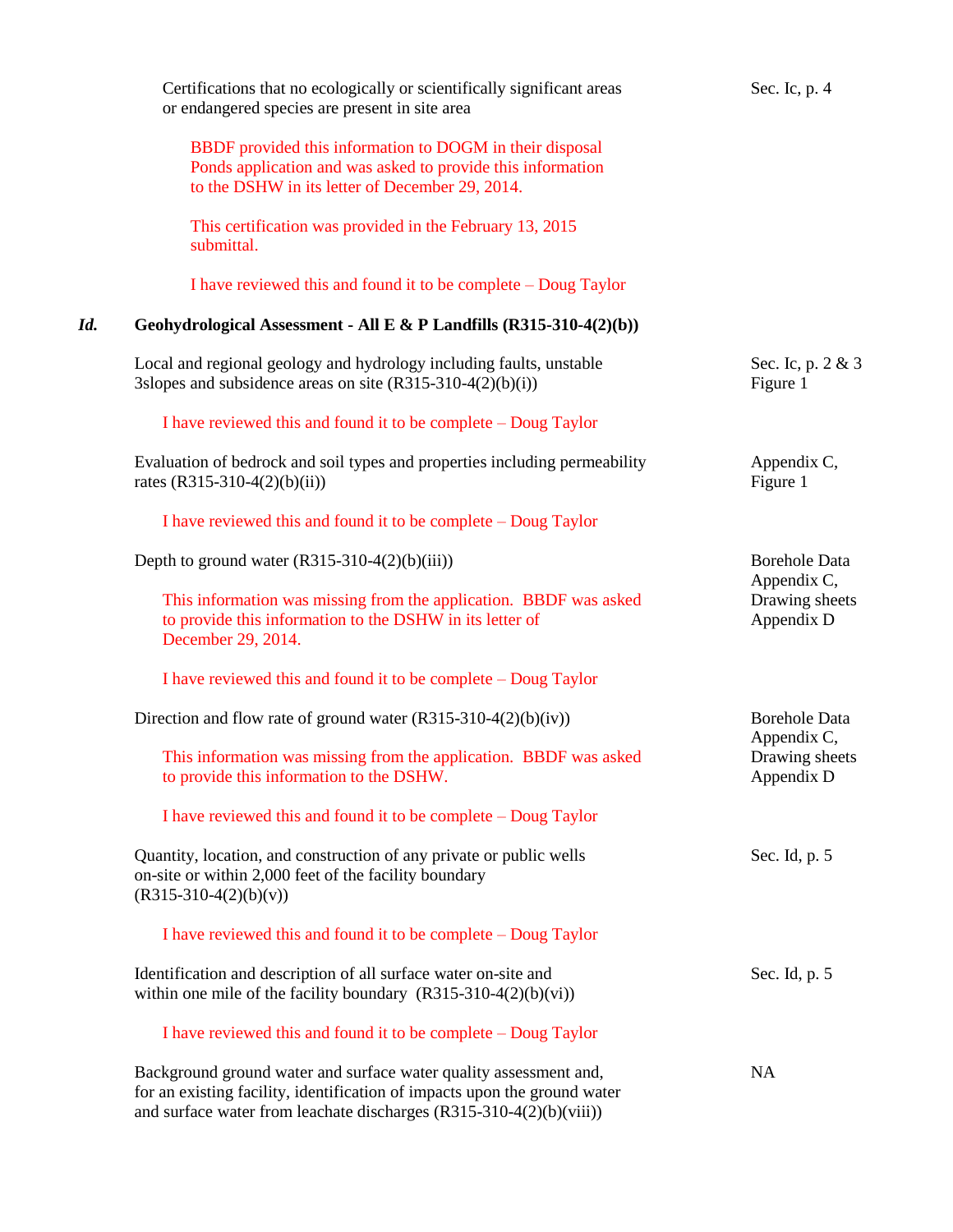|     | I have reviewed this and found it to be complete – Doug Taylor                                                                                                                                                                                                                                                              |                               |
|-----|-----------------------------------------------------------------------------------------------------------------------------------------------------------------------------------------------------------------------------------------------------------------------------------------------------------------------------|-------------------------------|
|     | Ground Water Monitoring system design (R315-303-3(7)(b) and R315-308)<br>or a demonstration meeting the requirements of R315-308-1(3)                                                                                                                                                                                       | Sec. Id, p. 5,<br>Appendix C  |
|     | I have read BBDF rationale and understand it.<br>I have reviewed this and found it to be complete – Doug Taylor                                                                                                                                                                                                             |                               |
|     | Statistical method to be used (R315-308-2(8))                                                                                                                                                                                                                                                                               | Sec. Id, p. 5<br>Appendix C   |
|     | I have reviewed this and found it to be complete – Doug Taylor                                                                                                                                                                                                                                                              |                               |
| Ie. | Engineering Report - Plans, Specifications, and Calculations - All E & P Landfills                                                                                                                                                                                                                                          |                               |
|     | Documentation that the facility will meet all of the performance<br>standards of R315-303-2                                                                                                                                                                                                                                 | Sec. Id, p. 5<br>App. C and D |
|     | I have reviewed this and found it to be complete – Doug Taylor                                                                                                                                                                                                                                                              |                               |
|     | Engineering reports required to meet the standards of <i>Ib</i> , <i>Ic</i> , and <i>Id</i> above<br>standards of R315-303-2                                                                                                                                                                                                | Sec. Id, p. 5<br>App. C and D |
|     | I have reviewed this and found it to be complete – Doug Taylor                                                                                                                                                                                                                                                              |                               |
|     | Cell design to include liner design meeting the requirements of<br>R315-303-3(3)(a), (b), or (c), cover design meeting R315-303-3(4)(a)<br>or (c), fill methods, elevation of final cover including plans and<br>drawings signed and sealed by a professional engineer registered<br>in the State of Utah $(R315-303-3(3))$ | Sec. Id, p. 5<br>App. C and D |
|     | I have reviewed this and found it to be complete – Doug Taylor                                                                                                                                                                                                                                                              |                               |
|     | Leachate collection system design and calculations showing system<br>meets the requirements of R315-303-3(2)                                                                                                                                                                                                                | Sec. Id, p. 5<br>App. C and D |
|     | I have reviewed this and found it to be complete – Doug Taylor                                                                                                                                                                                                                                                              |                               |
|     | Run-On and run-off diversion designs $(R315-303-3(1)(c), (d)$ and $(e)$ )                                                                                                                                                                                                                                                   | Sec. Id, p. 5<br>App. C and D |
|     | I have reviewed this and found it to be complete – Doug Taylor                                                                                                                                                                                                                                                              |                               |
|     | Leachate collection, treatment, and disposal and documentation to show<br>that any treatment system is being or has been reviewed by the<br>Division of Water Quality (R315-310-4(2)(c)(v) and R315-310-3(1)(i))                                                                                                            | Sec. Id, p. 5<br>App. C and D |
|     | This requirement does not apply to this landfill – Doug Taylor                                                                                                                                                                                                                                                              |                               |
|     | Ground water monitoring plan that meets the requirements of Rule R315-308<br>including well locations, design, and construction $(R315-310-4(2)(b)(x)$<br>and R315-310-4 $(2)(c)(vi)$                                                                                                                                       | Sec. Id, p. 5<br>App. C and D |

I have reviewed this and found it to be complete – Doug Taylor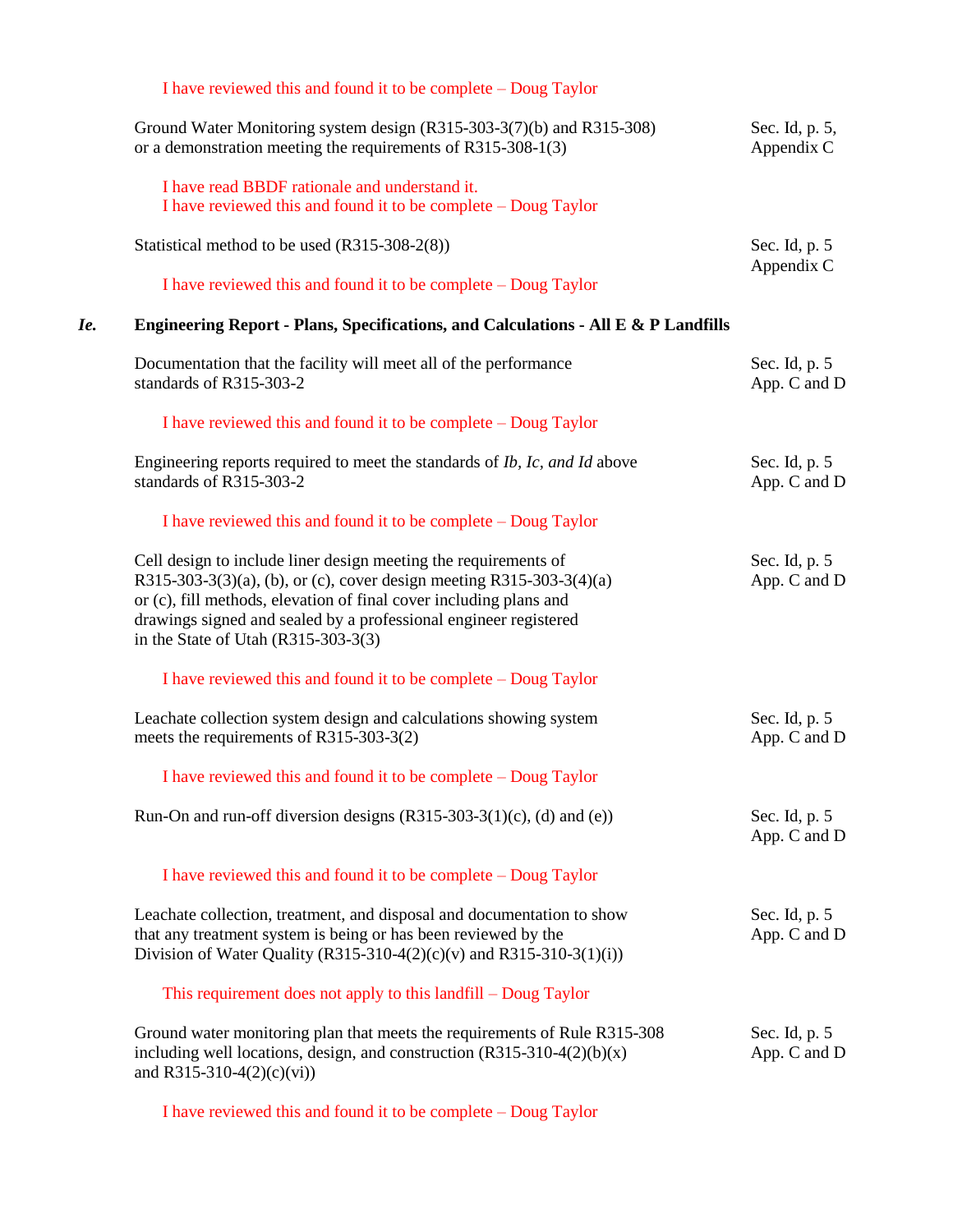| Slope stability analysis for static and under the anticipated seismic<br>event for the facility (R315-310-4(2)(b)(i) and R315-302-1(2)(b)(ii))                                                                             | Sec. Id, p. 5<br>App. C and D |
|----------------------------------------------------------------------------------------------------------------------------------------------------------------------------------------------------------------------------|-------------------------------|
| I have reviewed this and found it to be complete – Doug Taylor                                                                                                                                                             |                               |
| Design and location of run-on and run-off control systems<br>$(R315-310-4(2)(c)(viii))$                                                                                                                                    | Sec. Id, p. 5<br>App. C and D |
| I have reviewed this and found it to be complete – Doug Taylor                                                                                                                                                             |                               |
| If. Plan of Operations for All E & P Landfills $(R315-310-3(1)(e)$ and $R315-302-2(2))$                                                                                                                                    |                               |
| Description of on-site waste handling procedures and an example of the<br>form that will be used to record the weights or volumes of waste received<br>$(R315-302-2(2)(b)$ And R315-310-3(1)(f))                           | Sec. If, p. 5<br>App. C and D |
| I have reviewed this and found it to be complete – Doug Taylor                                                                                                                                                             |                               |
| Schedule for conducting inspections and monitoring, and examples of the<br>forms that will be used to record the results of the inspections and monitoring<br>$(R315-302-2(2)(c), R315-302-2(5)(a),$ and R315-310-3(1)(g)) | Sec. If, p. 5 & 6             |
| I have reviewed this and found it to be complete – Doug Taylor                                                                                                                                                             |                               |
| Contingency plans in the event of a fire or explosion $(R315-302-2(2)(d))$                                                                                                                                                 | Sec. If, p. 6                 |
| I have reviewed this and found it to be complete – Doug Taylor                                                                                                                                                             |                               |
| Plan to control fugitive dust generated from roads, construction,<br>general operations, and covering the waste $(R315-302-2(2)(g))$                                                                                       | Sec. If, p. 6                 |
| I have reviewed this and found it to be complete – Doug Taylor                                                                                                                                                             |                               |
| Plan for litter control and collection $(R315-302-2(2)(h))$<br>A plan for alternative waste handling $(R315-302-2(2)(1))$                                                                                                  | Sec. If, p. 6                 |
| Procedures for excluding the receipt of non-E & P Waste $(R315-302-2(2)(i))$                                                                                                                                               | Sec. If, p. 6                 |
| I have reviewed this and found it to be complete – Doug Taylor                                                                                                                                                             |                               |
| A plan for alternative waste handling (R315-302-2(2)(l))                                                                                                                                                                   | Sec. If, p. 6                 |
| I have reviewed this and found it to be complete – Doug Taylor                                                                                                                                                             |                               |
| A general training plan for site operations $(R315-302-2(2)(o))$                                                                                                                                                           | Sec. If, p. 6                 |
| I have reviewed this and found it to be complete – Doug Taylor                                                                                                                                                             |                               |
| Any other site specific information pertaining to the plan of<br>operation required by the Director $(R315-302-2(2)(p))$                                                                                                   | NA                            |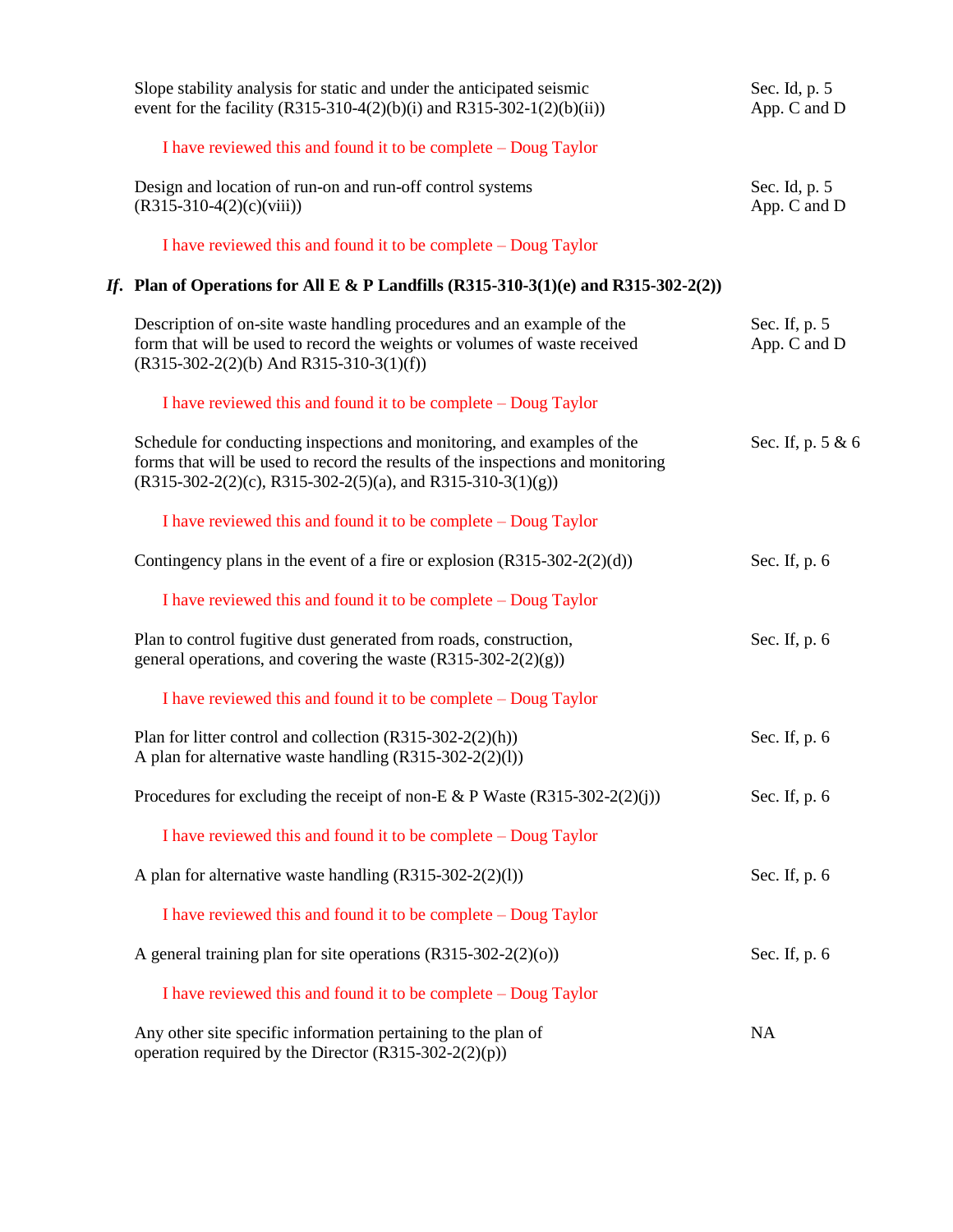# *II.* **Facility Technical Information**

# *IIa.***Maps for All E & P Landfills**

| Topographic map drawn to the required scale with contours showing<br>the boundaries of the landfill unit, ground water monitoring well<br>locations (if required), and the borrow and fill areas $(R315-310-4(2)(a)(i))$                                                                                              | Exhibit 2      |
|-----------------------------------------------------------------------------------------------------------------------------------------------------------------------------------------------------------------------------------------------------------------------------------------------------------------------|----------------|
| I have reviewed this and found it to be complete – Doug Taylor                                                                                                                                                                                                                                                        |                |
| Most recent U.S. Geological Survey topographic map, 7-1/2 minute series,<br>showing the waste facility boundary; the property boundary; surface drainage<br>channels; any existing utilities and structures within one-fourth mile of the<br>site; and the direction of the prevailing winds $(R315-310-4(2)(a)(ii))$ | Exhibit 3      |
| I have reviewed this and found it to be complete – Doug Taylor                                                                                                                                                                                                                                                        |                |
| <b>IIb.</b> Closure Requirements for All E & P Landfills                                                                                                                                                                                                                                                              |                |
| Closure plan $(R315-310-3(1)(h))$                                                                                                                                                                                                                                                                                     | Sec. IIb, p. 7 |
| I have reviewed this and found it to be complete – Doug Taylor                                                                                                                                                                                                                                                        |                |
| Closure schedule $(R315-310-4(2)(d)(i))$                                                                                                                                                                                                                                                                              | Sec. IIb, p. 7 |
| I have reviewed this and found it to be complete – Doug Taylor                                                                                                                                                                                                                                                        |                |
| Design of final cover $(R315-310-4(2)(c)(iii))$                                                                                                                                                                                                                                                                       | Sec. IIb, p. 7 |
| I have reviewed this and found it to be complete – Doug Taylor                                                                                                                                                                                                                                                        |                |
| Capacity of site in volume and tonnage (R315-310-4(2)(d)(ii))                                                                                                                                                                                                                                                         | Sec. IIb, p. 7 |
| I have reviewed this and found it to be complete – Doug Taylor                                                                                                                                                                                                                                                        |                |
| Final inspection by regulatory agencies $(R315-310-4(2)(d)(iii))$                                                                                                                                                                                                                                                     | Sec. IIb, p. 7 |
| I have reviewed this and found it to be complete – Doug Taylor                                                                                                                                                                                                                                                        |                |
| <i>IIc</i> . Post-Closure Care Requirements for All E & P Landfills                                                                                                                                                                                                                                                   |                |
| Post-closure care plan $(R315-310-3(1)(h))$                                                                                                                                                                                                                                                                           |                |
| I have reviewed this and found it to be complete – Doug Taylor                                                                                                                                                                                                                                                        | Sec. IIc, p. 8 |
| Changes to record of title, land use, and zoning restrictions<br>$(R315-310-4(2)(e)(v))$                                                                                                                                                                                                                              | Sec. IIc, p. 8 |
| I have reviewed this and found it to be complete – Doug Taylor                                                                                                                                                                                                                                                        |                |
| Maintenance activities to maintain cover and run-on/run-off control systems<br>$(R315-310-4(2)(e)(iii))$                                                                                                                                                                                                              | Sec. IIc, p. 8 |
| I have reviewed this and found it to be complete - Doug Taylor                                                                                                                                                                                                                                                        |                |